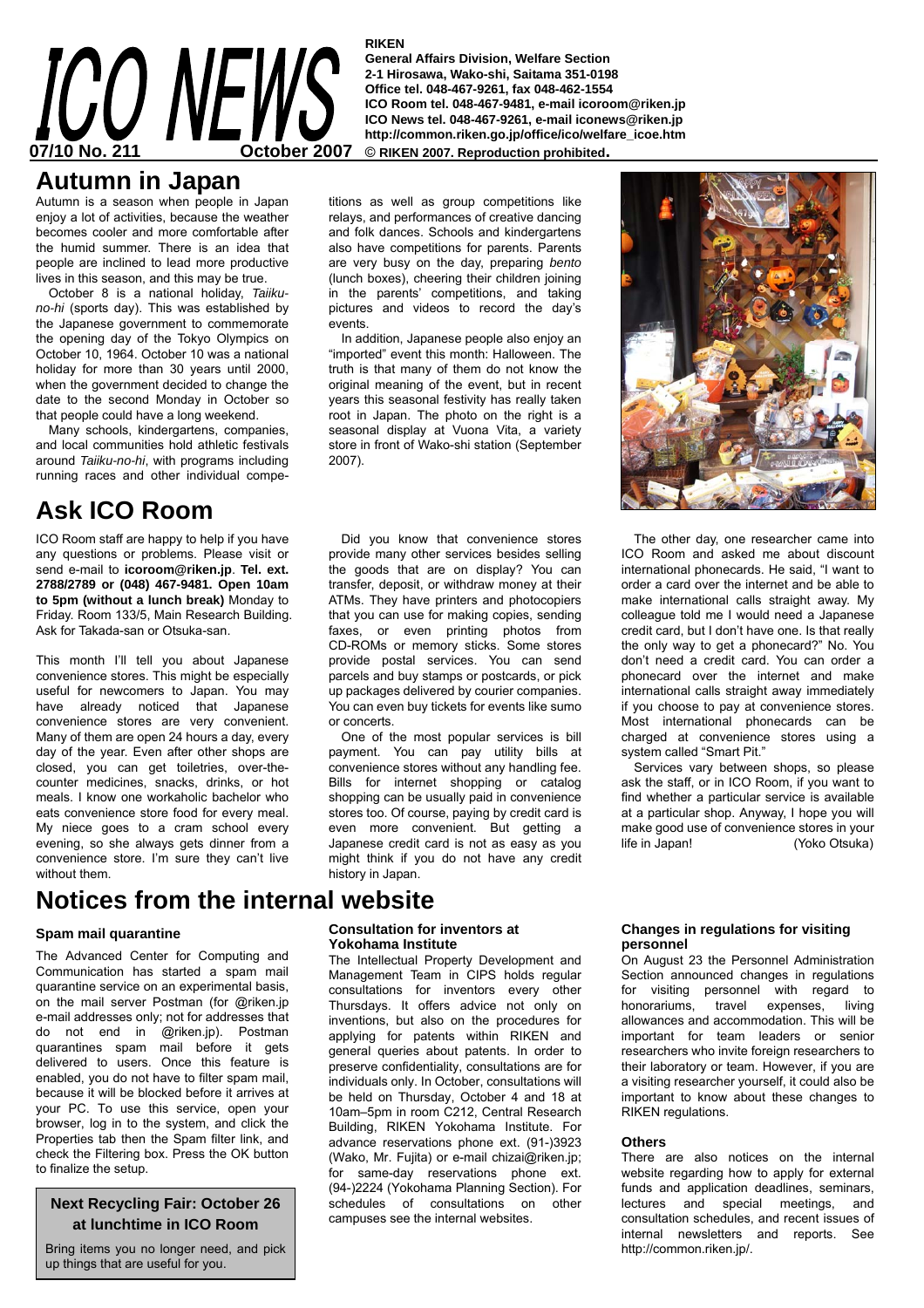### **Events in October**

#### **Wako and Saitama prefecture**

#### **Carrying an** *omikoshi* **portable shrine**

The annual festival of Kumano Jinja shrine in Wako will be held on **Sunday Oct 7**. The festival committee is now recruiting people who would like to participate by carrying the portable shrine. Participants will leave the shrine around 3pm and carry the *omikoshi* on their shoulders for about two hours. If there is anyone who wants to participate, please contact ICO Room (icoroom@riken.jp).

**Oct 8 (Mon, national holiday) Wako Citizens' Sports Festival** at Wako city sports ground (facing the south side of the RIKEN campus). Starts at 8:45am. The program of events and other information will be published on Oct 1 in the monthly city newsletter and on the Wako city website. Contact ICO Room for more details.

**Oct 13 (Sat) Saita-matsuri 2007** at Saitama Super Arena. This is a "matsuri summit" of festivals from all over Japan. There will be a big parade, stage performances, photo and painting competitions, food stalls, flea markets, and much more. In front of Saitama Shintoshin Station. http://saitamatsuri.jp/ (J)

**Oct 14 (Sun) Inauguration of the Railway Museum** in Saitama-shi. Walk from Omiya Station. http://www.railway-museum.jp/ (Eng/ Chi/Kor)

**Oct 20 (Sat)–21 (Sun) Kawagoe Matsuri.**  One of the most impressive festivals in Saitama. Enjoy beautiful *dashi* floats and lively festival sounds. The *dashi* are especially spectacular at night when they are lit up with traditional lanterns. Tobu Tojo Line Kawagoe station or Seibu Hon-kawagoe station. http://www.city. kawagoe.saitama.jp/ (Eng)

#### **Tokyo**

**Oct 20 (Sat)–28 (Sun) 20th Tokyo International Film Festival** at Shibuya Bunkamura, Roppongi Hills, and other locations. http://www.tiff-jp.net/en/

**Oct 29 (Sat)–30 (Sun) Edo Tenka matsuri** at Hibiya koen park. 10am to 7pm. *Dashi* floats parade, Japanese drum performance, flea market, and other events. http://www.mmchiyoda.or.jp/

#### **Yokohama**

**Oct 1 (Mon)** 国慶節 **Kokkei-setsu (China National Day)** China's foundation as a nation is celebrated with Chinese lion and dragon dance parades in Yokohama Chinatown from 4pm to 8pm. Five-minute walk from Isesakicho station on the JR Negishi line.

http://www.japan-guide.com/e/e3201.html

**Oct 6 (Sat)–7 (Sun) World Festa Yokohama 2007** at Yamashita koen park, organized by the Yokohama Chamber of Commerce and Industry. 10am to 5pm. A big festival of world foods and amusements. food stalls, traditional music, and dance performances from all over the world. JR Negishi line Kannai station or Ishikawa-cho station. http://www.yokohamacci.or.jp/ (J)

**Oct 7 (Sun) Tsurumi 80th Anniversary festival** at Kagetsuen koen park, Tsurumi-ku. 10am to 4pm. Stage performances, a big parade, world food market, and more.

## **All about RIKEN's administrative departments**

#### **13. The Contract Management Division**

The Contract Management Division consists of Contract Section I and Contract Section II. Each of these sections has three subsections. To put it simply, Contract Section I is in charge of contracts for purchasing things, and Contract Section II manages contracts for services and construction work. Their offices are on the third floor of the Main Research Building in Wako.

#### **Contract Section I**

This section is in charge of contracts for buying goods, manufacture, repairs, maintenance, and leasing of supplies and equipment. It oversees the purchase of research equipment, reagents, and office supplies, and keeps track of lease and maintenance contracts for photocopiers and other machines.

#### **Contract Section II**

This section supervises contracts for building design, construction and maintenance, and the design, construction, maintenance, and operation of facilities. It oversees contracts for security and cleaning. Specifically, Contract Section II is in charge of contracts for measurements and studies, the care and feeding of experimental animals, security, cleaning, land and building lease, facilities maintenance, and the cafeterias.

#### **What happens when you want to buy something**

The above paragraphs may not mean very much to you, since in labs most of this kind of work is done by assistants. So here is a brief explanation of the procedures. Suppose you need a new piece of lab equipment. You cannot just order it from any vendor or shop you like, nor can you just pay for it yourself. This is because most of RIKEN's money comes from taxes, so we are strictly accountable for all our expenditure. We always have to be able to explain why we chose a particular vendor.

So what do you do? First you have to explain what you need, where you will use it, and when you need it. What forms have to be filled out depends on the estimated cost of the item. If it costs more than a million yen, you use an order form, and if it costs more than three million yen you have to fill out a contract and an estimate form. In both cases, if you need certain specifications or a certain product brand, you have to submit documents to explain the reasons.

If the estimated cost is less than five million yen, you have to get quotations from several vendors so that we can compare the prices. If the estimated cost is five million yen or more, the order has to be opened up to bidding.

If the item is estimated to cost 16 million yen or more, you need to get a government procurement contract, which can take three or four months. If the estimated cost is 130 million yen or more, you have to apply for special procurement funding from the government. This can take five or six months to be approved.

#### **Why do we need all these procedures?**

There have recently been many reports in the news about fraud related to research funding at Japanese institutes and universities. Scientists have set up fake deals to get refunds for purchases that they never made, padded their expenses, and committed other types of fraud. The government has demanded rigorous controls, and RIKEN has set up measures to prevent these kinds of illegal activities. The purposes of RIKEN's contract procedures are to prevent fraud, ensure transparency, and encourage competition.

Starting this fiscal year, the Contract Management Division has been making inspections to confirm that items purchased with external funding are actually being delivered to labs. It is no longer sufficient for us to verify orders and deliveries just by examining purchase vouchers, since there have been cases of fake vouchers and cases where the items delivered were different from what was written on the voucher. The new inspection system may seem a nuisance and make you feel as if you are being suspected of wrongdoing. But we have to ensure transparency in all transactions at RIKEN. If fraudulent activity is discovered, the government would require a full audit that might go back five or even ten years. They might even decide to stop all funding for the institute. These possibilities are clearly worse than any minor inconvenience, so we hope you will understand and cooperate.

Too close a relationship with a vendor can also lead to trouble if special favors are offered and accepted. It is best to maintain a businesslike and transparent relationship with all vendors. Consult the Auditing and Compliance Office if you need advice.

#### **Advice and further information**

If you regularly purchase the same item several times during the fiscal year, you may be able to make a unit price contract. This will save you from having to fill out a voucher each time, and you can get discounts for large orders. Another option recommended by the Contract Management Division is to buy eco-friendly items that come under the Law on Promoting Green Purchasing. You are also encouraged to support local small businesses by giving them a chance to get your orders.

Additional information is available on the Contract Management Division's website (currently only in Japanese), and there is a very useful *Finance and Contract Management Guidebook* at http://common. riken.jp/office/accounting-sect/kaikei/docume nt/060901Guidebook.pdf

#### **A message from the Contract Management Division**

Our policy is to work with you to find the best way to meet your needs. The rules have become stricter over the years, and we have less flexibility than before. But we are always looking for ways to support your research within the limitations of RIKEN's rules and budgets. We sometimes have to visit labs to check on the delivery of your orders, so your understanding and cooperation are much appreciated.

#### **A word from the** *ICO News* **Editor**

This was my first time to talk with anyone in the Contract Management Division. My only contact with them had been sending purchase vouchers. I don't know much about contracts, so I was a bit uneasy about this interview. However, the manager of Contract Section I was very friendly and helpful and gave me a clear explanation of the division's work. He used to work in the Harima Research Promotion Division, and was in charge of taking care of Harima's foreign researchers and their families, helping with nursery school and kindergarten applications, housing, shopping, and so on. He had been providing the same kinds of services as ICO Room in Wako.

Foreign researchers at RIKEN do not often have to deal directly with administrative departments. But I hope this series of articles is helping to make them less mysterious and more familiar. Next month: all about the Policy Planning Division.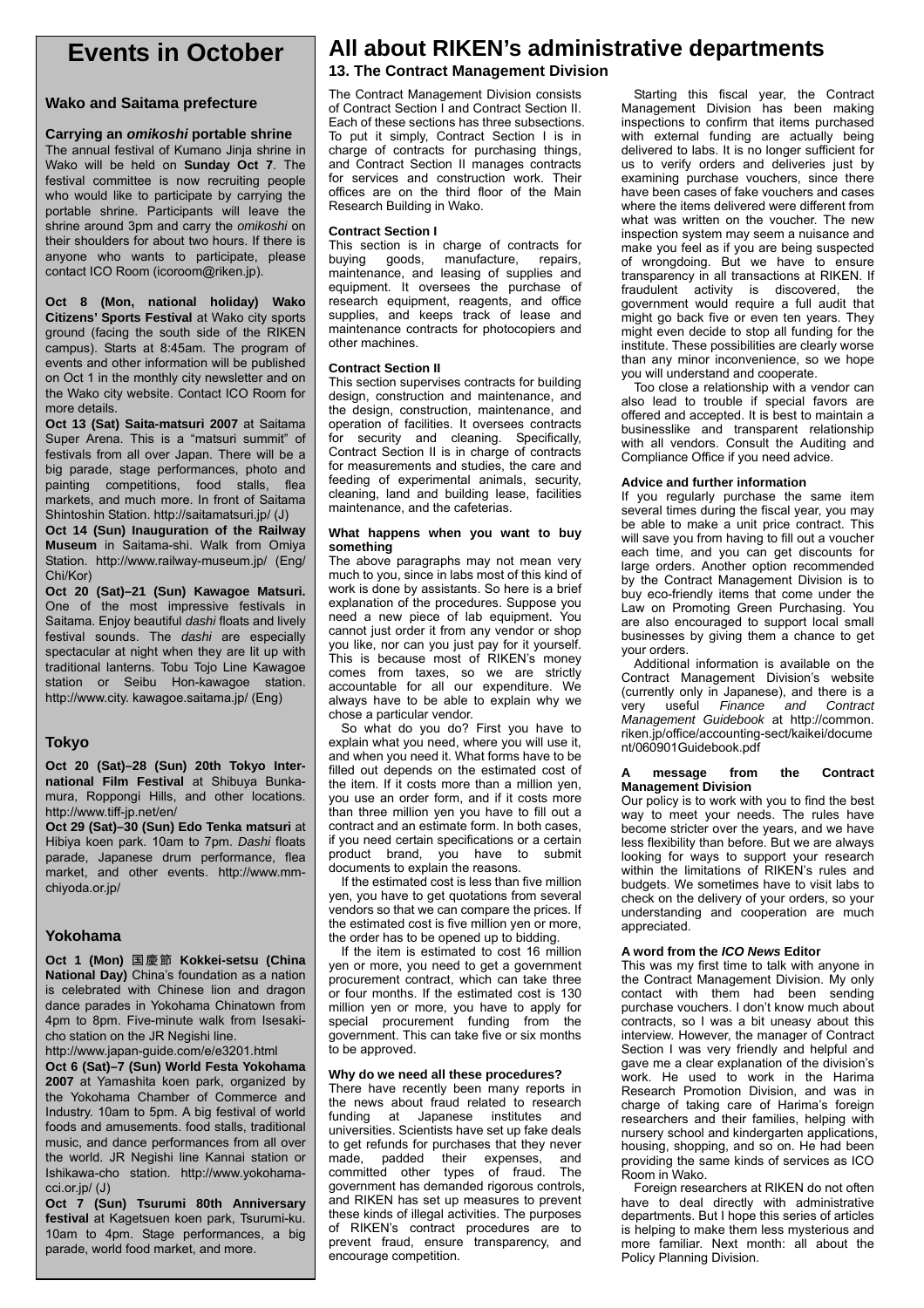# **Newcomers**

Arriving between August 26 to September 25, and staying more than three months

| Nitcha     | Chamreo    |   |    | Thailand       | Microbe Division                   | <b>BRC</b> |
|------------|------------|---|----|----------------|------------------------------------|------------|
| Lundby     | Alicia     |   |    | <b>Denmark</b> | <b>Neuronal Circuit Dynamics</b>   | <b>BSI</b> |
| Voultsidou | Marotesa   |   |    | Greece         | Human Brain Dynamics               | <b>BSI</b> |
| Niu        | Rong       | 牛 | 栄  | China          | <b>Chemical Genetics</b>           | <b>DRI</b> |
| Hu         | Muhong     | 胡 | 木宏 | China          | <b>Atomic Physics</b>              | <b>DRI</b> |
| Liu        | Ching-Yuan | 劉 | 青原 | Taiwan         | <b>Advanced Elements Chemistry</b> | DRI        |
| Chang      | Wei-Chiao  | 張 | 偉嶠 | Taiwan         | Genetics of Allergic Diseases      | <b>SRC</b> |

# **Just arrived**

**Nitcha Chamreonsaksri, Thailand Microbe Division, Biological Systems, BRC Period of stay: 6 months** 

**What are you going to be researching at RIKEN?**  Identification and characterization of moderately halophilic bacteria. **How does Japan compare to your home country?** In Japan you have more green area in the cities than in Thailand. **What do you like to do in your spare time?**  Taking a walk or watching TV.

**Liu Suet Yi, Macau Chemical Dynamics Laboratory, DRI Period of stay: 1 year** 

**What is your impression of RIKEN?**  Grand, beautiful and well-organized. **How does Japan compare to your home country?** Japan is bigger than my country, and most Japanese treat travelers politely and kindly. **What places in Japan do you want to visit?**  Disneyland, to fulfill my childhood dream. **Do you have any other particular plans for while you are in Japan?**  Learning Japanese, doing good research and accommodating to the Japanese lifestyle.

# **This month's photos**





### **Some useful new signs in English**

The Welfare Section has recently put up several new English signs and notices in the cafeteria building and in other locations on the Wako campus. Next to the ATM there are now notices that tell you what services are available, what the charges are, and what cards can be used. There are several new English signs in the main cafeteria. The first-aid kits in Wako now have text in English and Chinese as well as Japanese. (Incidentally, anyone can use these first-aid kits for free!)

Of course, there are still many more signs and notices that need to be translated into English. Please send your suggestions and requests to ICO Room (icoroom@riken.jp) or ICO News (iconews@riken.jp). We will pass your suggestions on to the appropriate departments.



n order Japanese or for<br>for work or private us

詓

売中

**October 22 is RIKEN foundation day**

RIKEN was established in 1917 as a private foundation supported by the Imperial Household. On October 21, 1958 it was re-organized as a semi-public, non-profit-making organization supported by the Japanese Government under the special 'RIKEN Law'. Although RIKEN was re-organized again as an independent administrative institution under the Ministry of Education, Culture, Sports, Science and Technology in 2003, every year this anniversary is still celebrated as a RIKEN holiday. From 2001, RIKEN has decided to celebrate this day on the fourth Monday of October, and so this year it will be on Monday 22.

### **Sendai**

**Oct 6 (Sat)–7 (Sun) Michinoku Yosakoi Matsuri** This is a kind of dance carnival. Enjoy watching the lively dances with *yosakoi* music and *naruko* (hand-held clappers). The dancers' costumes vary from traditional *happi* and kimono to modern western-style wear. http://www.michinoku- yosakoi.net/

**Oct 6 (Sat)–8 (Mon, national holiday) Sendai Classic Music Festival 2007** 101 concerts in 3 days from morning till evening. Each show lasts 45 minutes. Advanced tickets ¥1000 (some shows are free). http://sencla. com/en/

### **Nagoya**

**Oct 13 (Sat)–14 (Sun) Nagoya Matsuri** Big parade featuring historical samurai costumes, stage events and more. Nagoya castle, zoo, and other facilities will be open to the public admission free. http://www.nagoya-festival.jp/ top.htm

### **Kobe and Kansai region**

**Oct 5 (Fri)–7 (Sun) Kobe Jazz Street.** Kobe is considered the home of Japanese jazz. This big jazz festival dates back to 1982, and this year features more than 400 performers. Walk from Sannomiya Station. **Oct 5 festival eve** from 7pm to 10pm at Shin-kobe Oriental Hotel. **Main festival Oct 6 (Sat) and 7 (Sun)**. Parade starts at 11am from the north door of Hankyu Sannomiya department store. One day pass ¥4600 (in advance, ¥4000). Two-day pass ¥8500 (¥7400). For more details see http://www.kobejazzstreet.gr.jp/ (J).

**Oct 13 (Sat) Midosuji Parade, a major parade** in Osaka. See http://www.osaka21.or. jp/ (J).

**Oct 14 (Sun)–15 (Mon) Himeji Nada Matsuri** Traditional floats feature in this festival at Matsubara Hachiman in Himeji.

**Oct 22 (Mon) Jidai-matsuri, Kyoto** One of the most famous festivals in Kyoto. A big parade of people wearing traditional and historical Kyoto costumes and makeup to represent nobles, princesses, and commoners. On the same day in Kyoto, **Kuramano-himatsuri (Fire Festival)** on Mt. Kurama. Details of both festivals can be found on the Kyoto City Tourist Association website at http://www.kyokanko.or.jp/ (J).

# **Upcoming events**

**Nov 10 (Sat)–11 (Sun), Nov 23 (Fri, national holiday) and Dec 12 (Sun) Sai-no-kuni Saitama Chinese Cinema Festival 2007** Nov 10 and 11 at Saitama Kaikan (Urawa), Nov 23 at Kumagaya Bunka Sozo-kan, Dec 2 at Soka Bunka Kaikan. Tickets: ¥800 (day tickets ¥900), ¥1800 for three tickets. Advance tickets are now on sale at Ticket-Pia counters, Family Marts, Circle-K and Sunkus convenience stores.

(P-code for buying tickets is P478-025). http://www.pref.saitama.lg.jp/A02/BP00/chines emovie2007/



営業時間

朝食 8:45~9:30a

夕食 5:00~6:30pm

3列に並んでお待ちく ださい Please line up in three rows